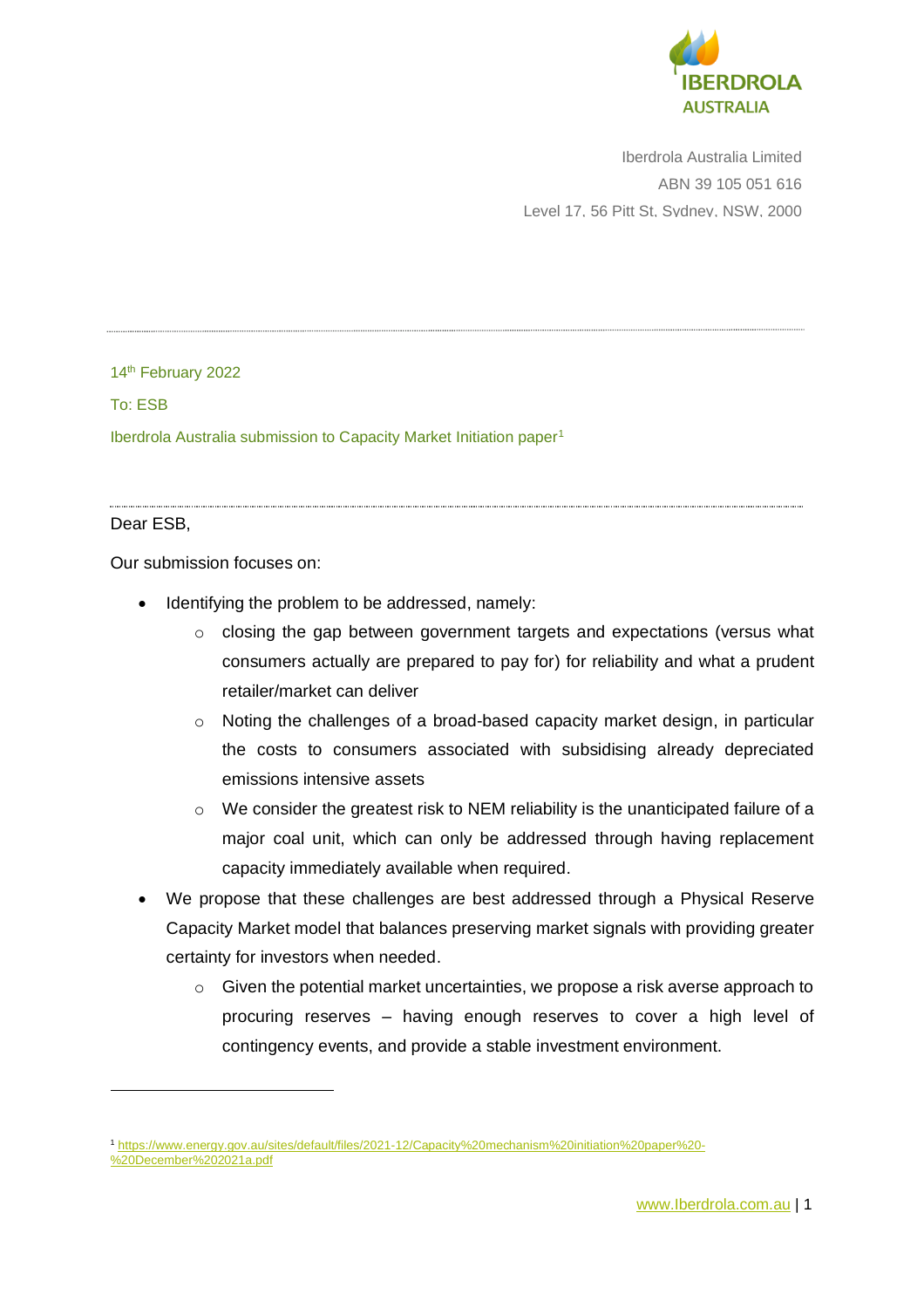- A detailed evaluation of our proposed approach against National Cabinet's design criteria.
- We note that any intervention must be accompanied by corresponding signals for coal closure timing certainty and that the ESB must avoid providing further financial assistance to coal-fired power stations that have already received billions of dollars of windfall payments under previous policy mechanism (e.g. Clean Energy Future package).

## 1. What is the problem?

The NEM has been highly efficient at incentivising energy and delivering low costs to consumers. Australian prices are now  $10<sup>th</sup>$  lowest (variable charge) in the developed world, and the NEM market design (plus policies such as the LRET that correct for the lack of a value on emissions) have delivered some \$26.5 billion in investment since 2016<sup>2</sup>.

Reliability has been incredibly high, supported by the prudent use of reserve capacity by AEMO, with approximately 5,500 MWh of RERT resources activated over 2017- 2021<sup>3</sup>. These reserves cost \$100m over the same period, a small fraction of total NEM wholesale market turnover of ~\$60bn over the same period. (Although we note there are opportunities for more efficient procurement of reserves, as discussed below and also proposed in our rule change request to the AEMC.)

However, there may be a gap between the level of reliability increasingly expected by governments (which is currently at least 99.9994% reliability) and what can be efficiently delivered through the market. For example, increasing the MPC to levels sufficient to achieve 100% reliability will have significant impact on contracting efficiency in the market (which can, paradoxically, deter supply).

Key market risks include the risk of extreme events may be difficult for a prudent retailer to hedge against such as peak demand events beyond 1 in 10 year frequency, major plant outages, and periods of low VRE production. Attachment 1 to this submission shares some quantitative analysis on the necessary resources to deliver a reliable future grid, and the greatest risks to reliability. In particular, we find that capacity is only a part of the story, and long-duration storage and renewable fuel based peaking capacity will need to be valued.

#### **Risks of critical failures**

Critically, markets can only deliver effective results when they have efficient information. The lack of certainty around coal closures and the risk of major failures is a significant barrier to developing new capacity. We note that no coal closures

<sup>3</sup> <https://www.aemc.gov.au/sites/default/files/2021-12/%5BREL0083%5D%20AMPR%20Market%20performance%20update.pdf>



<sup>2</sup> <https://www.sciencedirect.com/science/article/pii/S0301421521005139>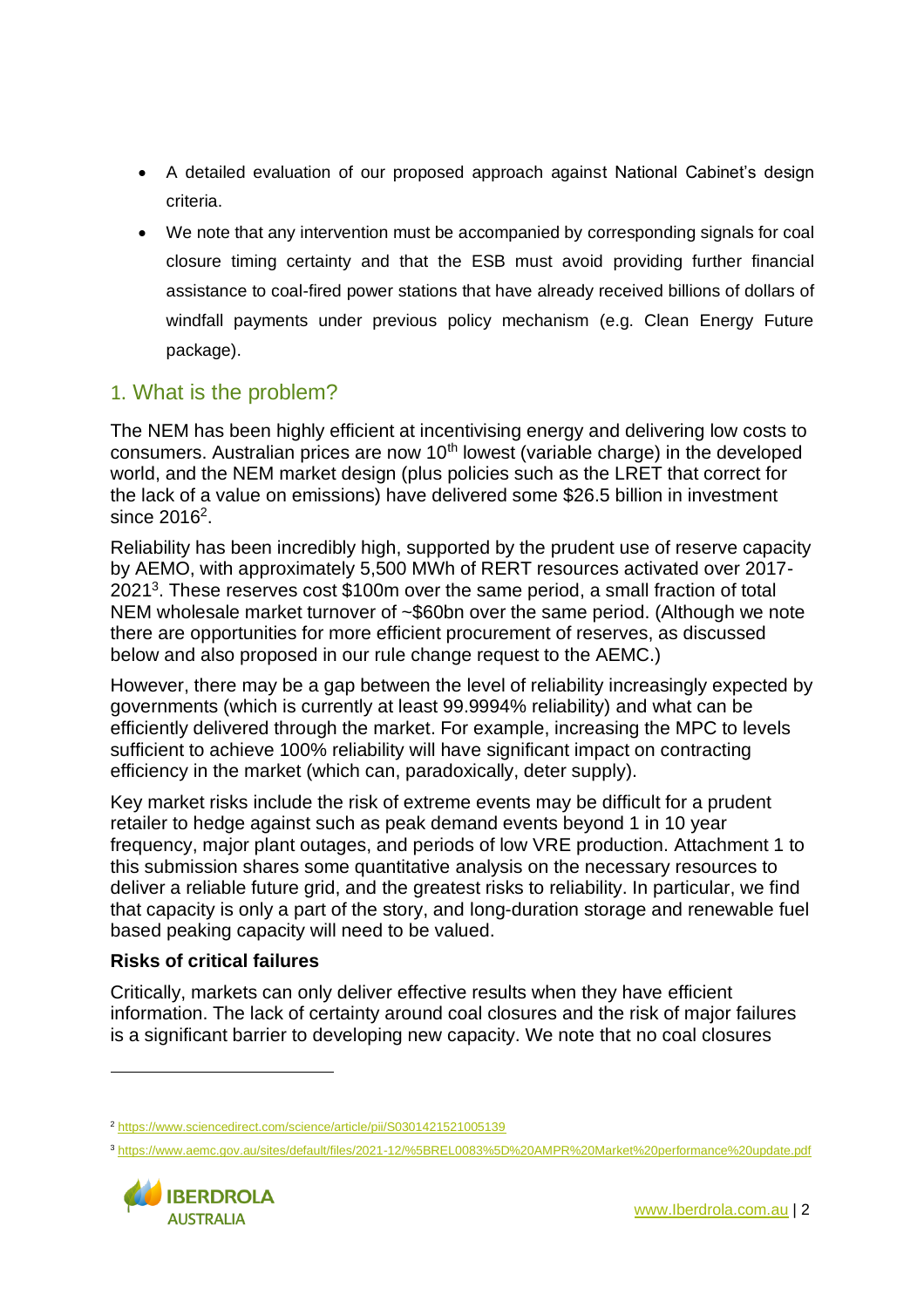have been predicted by AEMO in their ESOO publication ahead of announcements, and most stations have closed in less than three years.

In the case of critical failures (e.g., Hazelwood), coal power stations at their end of life will close regardless of the regulatory environment – any failure that is expensive to fix will not be undertaken in a plant that is close to end of life. Capacity market/financial contracts will not help manage this risk – generators already have opportunities to contract their capacity over three year or longer timeframes.

If units are unable or unwilling to contract ahead, it means either their capacity is not viable in the market or they do not have certainty of ability to supply. In both cases, an efficient outcome is to transition to more reliable and affordable resources.

The only way to deal with ageing unreliable plant that may exit sooner than expected is to have *replacement* capacity that can be called upon immediately. As such, any capacity payment needs to be for this *replacement* capacity to be ready (but not operating in the market as it would destroy all signals for new investment by all generators and consumers) before coal closures occur.

Similarly, transmission will become increasingly essential for a reliable grid, allowing weather diversity and capacity sharing to deliver low-cost power. However, large infrastructure projects are always at risk of delay, and both new and existing transmission assets face climate-change driven risks such as bushfires, extreme weather outages, etc. Again, if reserves can be procured at reasonable cost, they will reduce the uncertainty through the transition.

#### 2. Broad based capacity markets are not fit for purpose in the future

As we have noted in previous submissions, most market designs around the world have delivered (to greater or lesser degrees) reliable systems. In every case, these markets do not exist in isolation, and need to be considered in the broader context of that jurisdiction.

More critically, the implementation of any new market design will need to be able to be a nearly 100%-renewable energy grid very quickly (as AEMO's 'most likely' ISP scenario highlights). No international markets have yet reached that high a share of renewable energy.

Indeed, capacity markets internationally and in Australia have tended to deliver oversupply of capacity. For example, the Western Australian capacity market has consistently driven an oversupply of capacity and an inefficient mix. With incumbents now protected from price signals through a floor on capacity payments (that is only available to incumbents), this a) imposes costs on consumers instead of investors and b) risks locking in inflexible resources that cannot deliver.

#### **Defining capacity**

One key challenge is how to define 'capacity' for demand side response, energy limited resources, or unreliable thermal assets? Most markets currently use "rule of

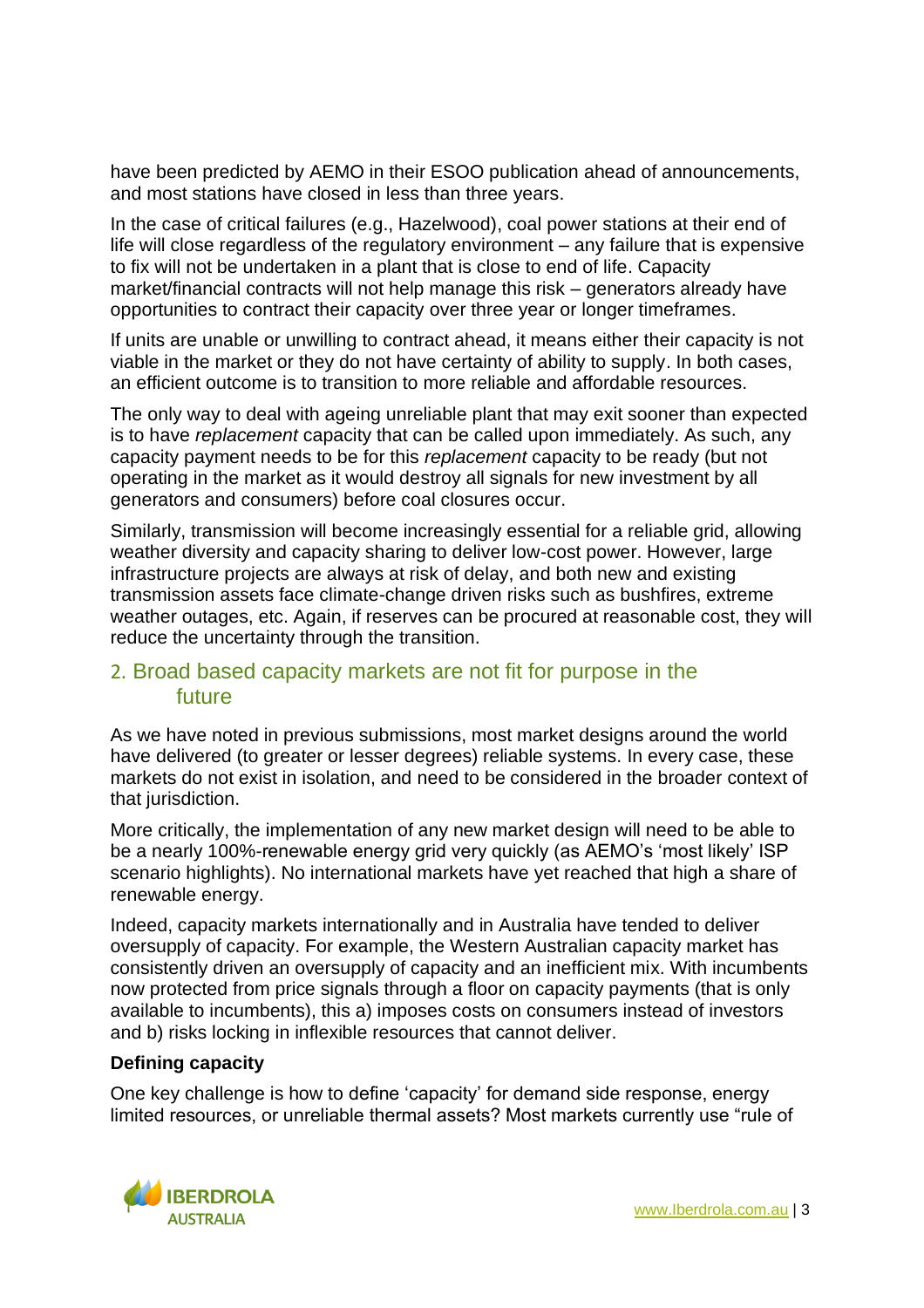thumb" metrics such as linear deratings with declining hours of storage, etc. This generally has no material impacts when assets are a small share of the grid.

However, a centralised determination of the value of a 2 hour vs 4 hour battery that imposes a "one size fits all" approach to firming will lead to either a shortfall (with reliability impacts) or excess (with increased costs to consumers) of those units. In contrast, a market is much more likely to deliver a range of resources based on the needs of the grid determined by market-facing investors.

This is analogous to the shift of VRE resources from non-scheduled to semischeduled as they matured, and also the increasing obligations on rooftop PV systems.

We also note the difficulty in coming up with even simple rules for the value of capacity under the existing RRO Firmness Guidelines – the ESB should identify what, if anything, has changed since those Guidelines were developed.

#### **Capacity is more than just MW**

As most state schemes have identified, the NEM requires flexible resources that meet appropriate ESG metrics. A highly inflexible coal power station cannot be treated the same as a very flexible battery – any scheme that pays equivalent \$/MW payments will impose unnecessary costs on consumers.

#### **Reliability is a portfolio outcome**

Reliability is ultimately a portfolio outcome – businesses such as Iberdrola Australia consider the interaction between diverse resources to deliver firm energy to customers. Any scheme which attempts to value *all* resources in the NEM *independently* cannot achieve an efficient and affordable energy mix.

#### **Coal-fired generation has already received significant wealth transfers from taxpayers**

Significant payments have already been made to coal-fired generators when the Clean Energy Future package was introduced in 2012 and repealed only two years later. None of the  $\sim$  \$5 billion in assistance provided to coal-fired generators was paid back to taxpayers. Asking consumers to pay again for these power stations to 'stay in the market'' is neither fair, equitable, or efficient.

Any mechanism that prolongs the life of coal-fired power stations is likely to result in poorer reliability outcomes and will only serve to delay investment in the critical technologies that the evolving market requires (including non-energy services, such as FFR).

#### 3. Proposed pathway for capacity market reform

In this section, we outline an alternative pathway, consistent with our problem statement, the ESB's previously stated goals, and National Cabinet's design principles, that will deliver value to the market and consumers.

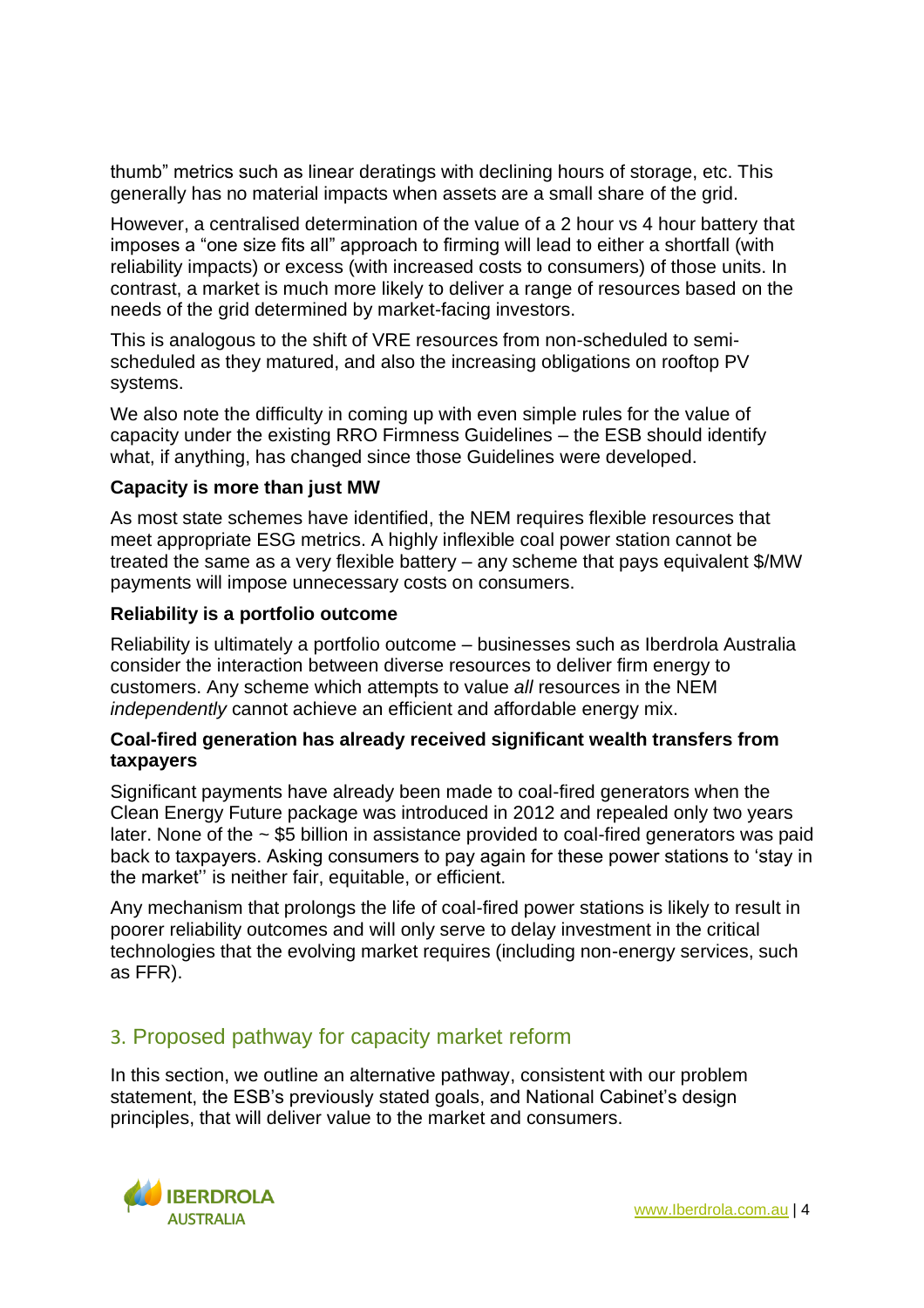## Deliver certainty around coal closures

The first step of any pathway for the NEM must to be to provide additional certainty to markets around coal closure timelines. This must be either from existing power stations committing to maintaining stations until a specified date (with penalties for failing to do so) or from a coordinated closure scheme (where contracts for closure funded by the remaining coal generators (who will benefit from those closures) are awarded through a competitive tender process).

The Grattan Institute and economists from ANU<sup>4</sup> have both proposed workable schemes that could be delivered at no cost to taxpayers.

Alternatively, penalties could be attached to the Notice of Closure regulatory regime for units that close without providing 42 months notice, regardless of the reason. This would incentivise more accurate reporting of closure dates to the market, increase incentives for efficient maintenance, and compensate consumers for the inefficiency of building replacement capacity without lead times.

It is not clear why the ESB has, to date, rejected proposals such as these that will immediately deliver improved certainty to governments at no explicit cost to consumers.

## Implement a Physical Reserve Capacity Market

Based on the problem statement above, there are clear principles that should apply to any capacity market intervention:

- Capacity payments should only apply to new entrants
- Should provide a safety net in the event of lack of investment, but
- Should preserve signals for market-led investment
- Should focus on addressing the gap between operating capacity at any point in time and what governments agree they would like as an insurance policy against unexpected events (such as early coal closure or energy droughts).

We propose a **Physical Reserve Capacity Market** that addresses these principles.

Under this proposal, if an investment gap emerges, a tender/auction is held for suitable capacity to close the gap. This is different from the RRO, where actions available to AEMO are limited to RERT capacity, which tends to focus on low capex, high SRMC resources. Instead, we propose that the auction would seek to procure resources that will deliver long-term value in the market while *also* addressing any shortfall gaps.

The auction would award long-term contracts (5-20 year, as discussed below) that would support or underwrite new generation. However, resources would not immediately be folded into a portfolio but instead kept as reserve resources

<sup>4</sup> <https://ccep.crawford.anu.edu.au/department-news/7022/phasing-out-emissions-intensive-power-stations>

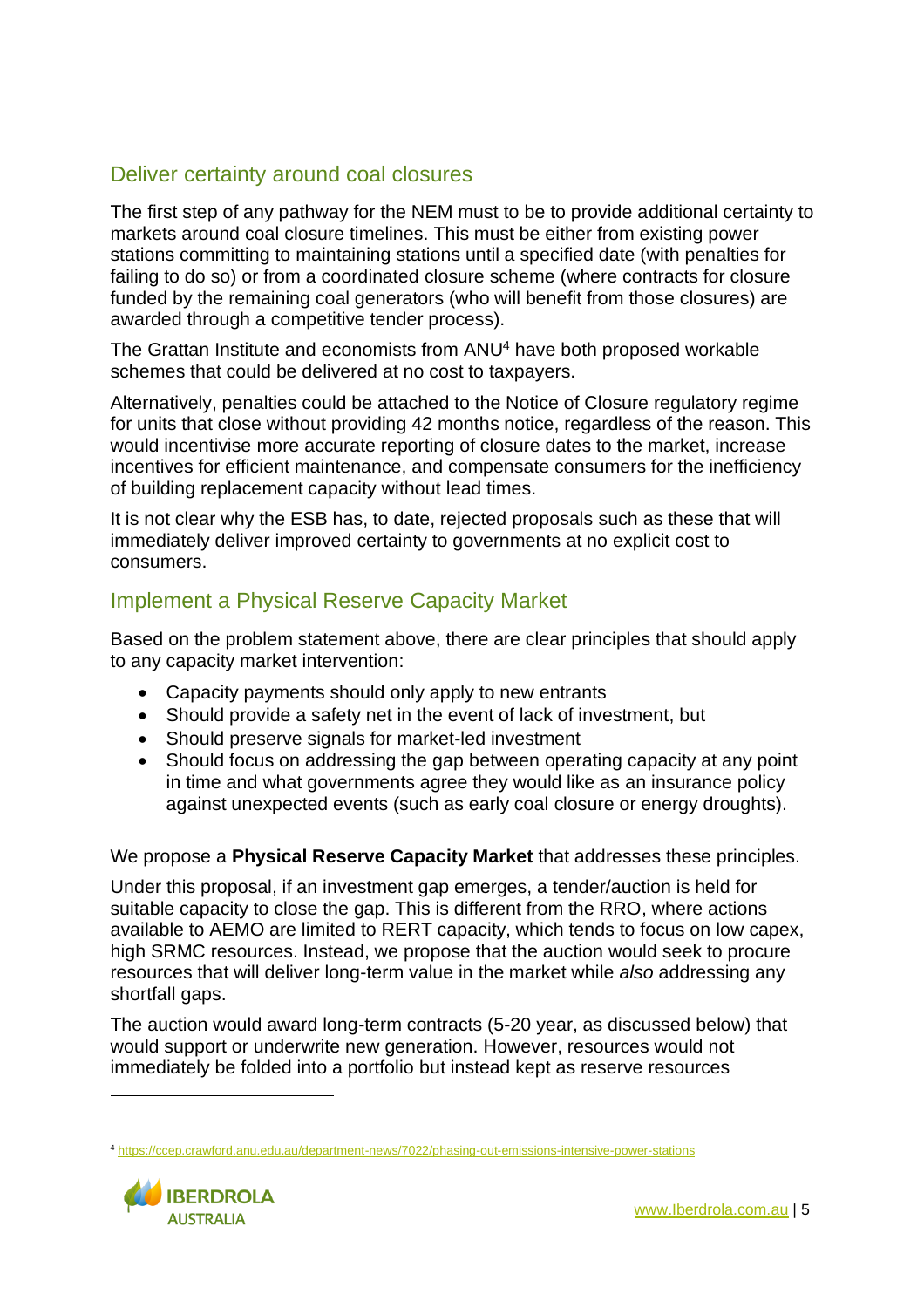("reliability hedge" not "financial hedge") reducing the moral hazard of all investors relying on this mechanism. The intent of the contracts would be to procure reserve capacity that would transition to the energy market when it is efficient to do so.

This process would mitigate the risk of two particular market challenges:

- The market is unable to invest due to regulatory or market uncertainty, a lack of customers willing to enter long-term deals, etc.
- AEMO has identified risks to the market that retailers or developers are unable to prudently hedge against.

This addresses the concerns of the ESB (the need for long-term certainty for investment, and the need for clearer, physical procurement mechanisms), but only activates *if* there is a failure of the market to deliver (i.e., it will not significantly reduce investment signals). In contrast, a certificated capacity mechanism only improves long-term certainty if certificates are guaranteed over a long period, meaning consumers are then taking on risk that is better managed by investors.

Our proposed mechanism is outlined below and summarised in more detail in following sections.

- i. AEMO identifies a market gap (42 months out)
- ii. Ideally, the market delivers sufficient capacity/resources to close gap
- iii. Otherwise, an auction/tender is held for long-term contracts for *reserve* capacity. Contracts fund/derisk projects (at a level sufficient to cover debt?) – really, it's about bringing forward investment
- iv. Successful projects then offer reserves (for example bid into Iberdrola Australia's proposed Operating Reserve market if implemented, or activated through RERT)
- v. Projects eventually transition to the energy market as market signals for the capacity strengthen (due to events occurring that governments were concerned with initially – i.e. unexpected coal closures etc)

### AEMO identifies a market gap

Similar to the existing RRO, AEMO would use its ESOO to identify reliability shortfalls 3-4 years ahead. This would be assessed against the market reliability standard, or another standard nominated by jurisdictions. This would allow for higher standards to align with government targets.

The declaration of a shortfall could also potentially include:

- Any shortfall in reserve markets, including FCAS or an Operating Reserve spot market
- Capacity expected by state governments to meet a higher reserve or reliability target
- Shortfalls in inertia

This would allow for procuring resources to address more than just energy, but further design work would be needed to consider how this would interact with other procurement services.

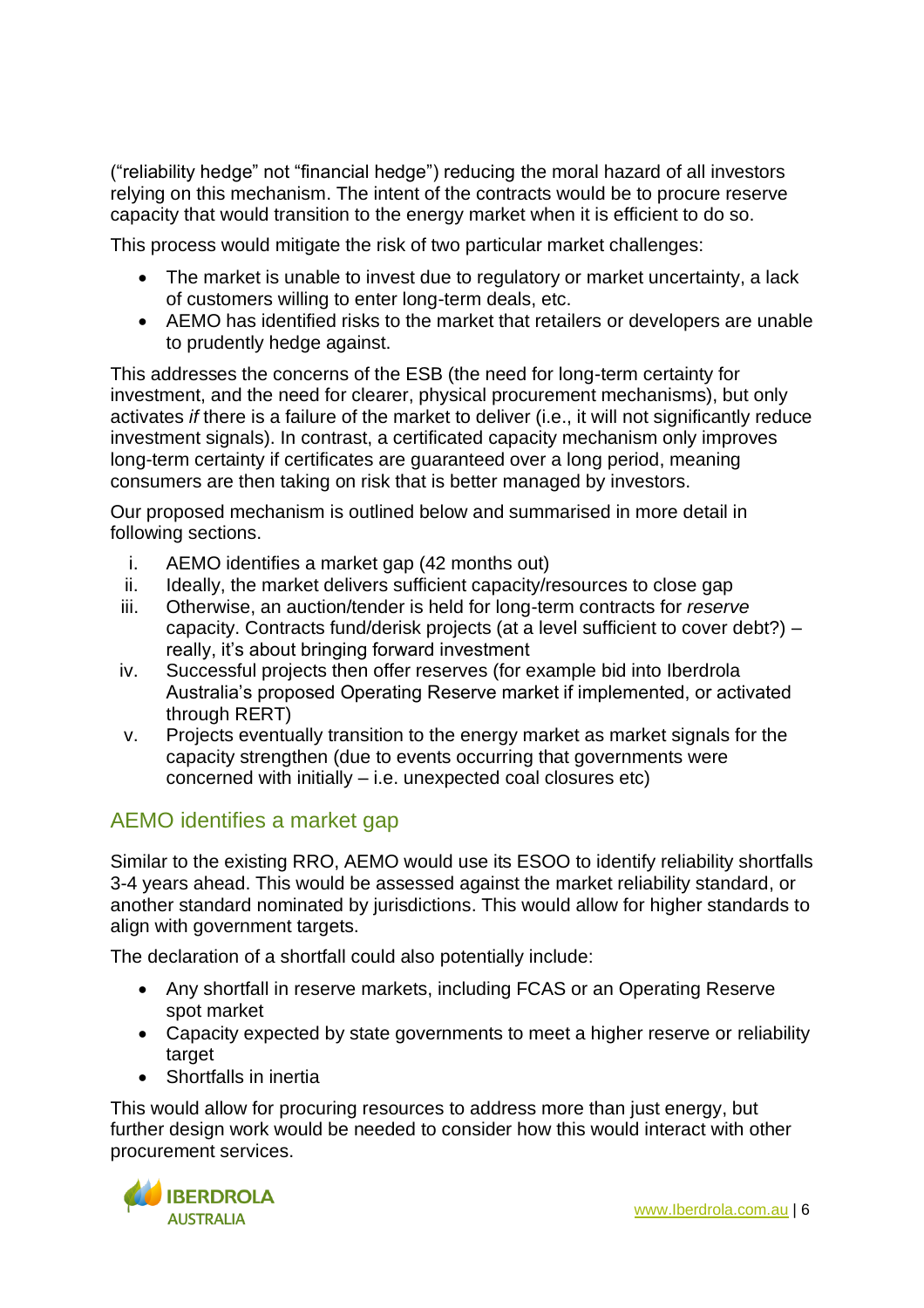### Market-led investment

Through stochastic modelling, AEMO, in consultation with the Reliability Panel, would identify potential investment candidates that would close the gap. This could include specifying:

- The MW of additional capacity/reserves required
- The volume and duration of storage or demand response required

Market participants would then be encouraged to progress projects, secure demand response contracts, etc., to fill the gap. The incentive for industry is to act or risk capacity being introduced through a competitor.

The gap would be projected to be closed if sufficient capacity reached financial close by a cut-off date (e.g.., 2.5 years ahead of the identified gap).

### Physical Reserve Capacity Market auction

If a gap persisted, an auction/tender would be held for resources to close the gap.

The auction could be run by AEMO in consultation with the Reliability Panel, or a jurisdictional body (e.g., the Consumer Trustee in NSW).

We propose that the auction would be pay-as-bid, and would consider:

- the least-cost combination of resources that close the gap would be procured
- resources in the long-term interest of consumers would be procured

Successful resources would be awarded a long-term options contracts. We have considered some potential approaches below, which would need to align with other design decisions.

Any contract structure would need to be able to address (at least) two potential investment barriers – derisking investment (e.g., allowing projects to cover their debt, such as the goal of the NSW LTESA design) and, if needed, closing a perceived revenue gap if the market and the central forecaster have different views of market needs in the near-term.

Contracts should also provide incentives or opportunities for resources to be transitioned to the energy market. Broadly speaking, we propose that contracts for options

|                                                                                                                                                                                                 | Advantages                                                                                                                                                             | <b>Disadvantages</b>                                                                                                                                                                                                         |
|-------------------------------------------------------------------------------------------------------------------------------------------------------------------------------------------------|------------------------------------------------------------------------------------------------------------------------------------------------------------------------|------------------------------------------------------------------------------------------------------------------------------------------------------------------------------------------------------------------------------|
| Options to take a fixed<br>annual payment or swap.<br>The option cannot be<br>exercised if the participant<br>elects to operate in the<br>energy market during the<br>year, which might need to | Provides simple investment signal<br>and would likely guarantee<br>investment<br>Relatively easy to compare<br>$\bullet$<br>projects<br>Costs are clearly defined<br>٠ | Operational signals less clear - need<br>٠<br>clear list of obligations<br>Would projects bid at their full<br>annualised cost?<br>Might not be attractive to investors if<br>assets can't be used as part of a<br>portfolio |

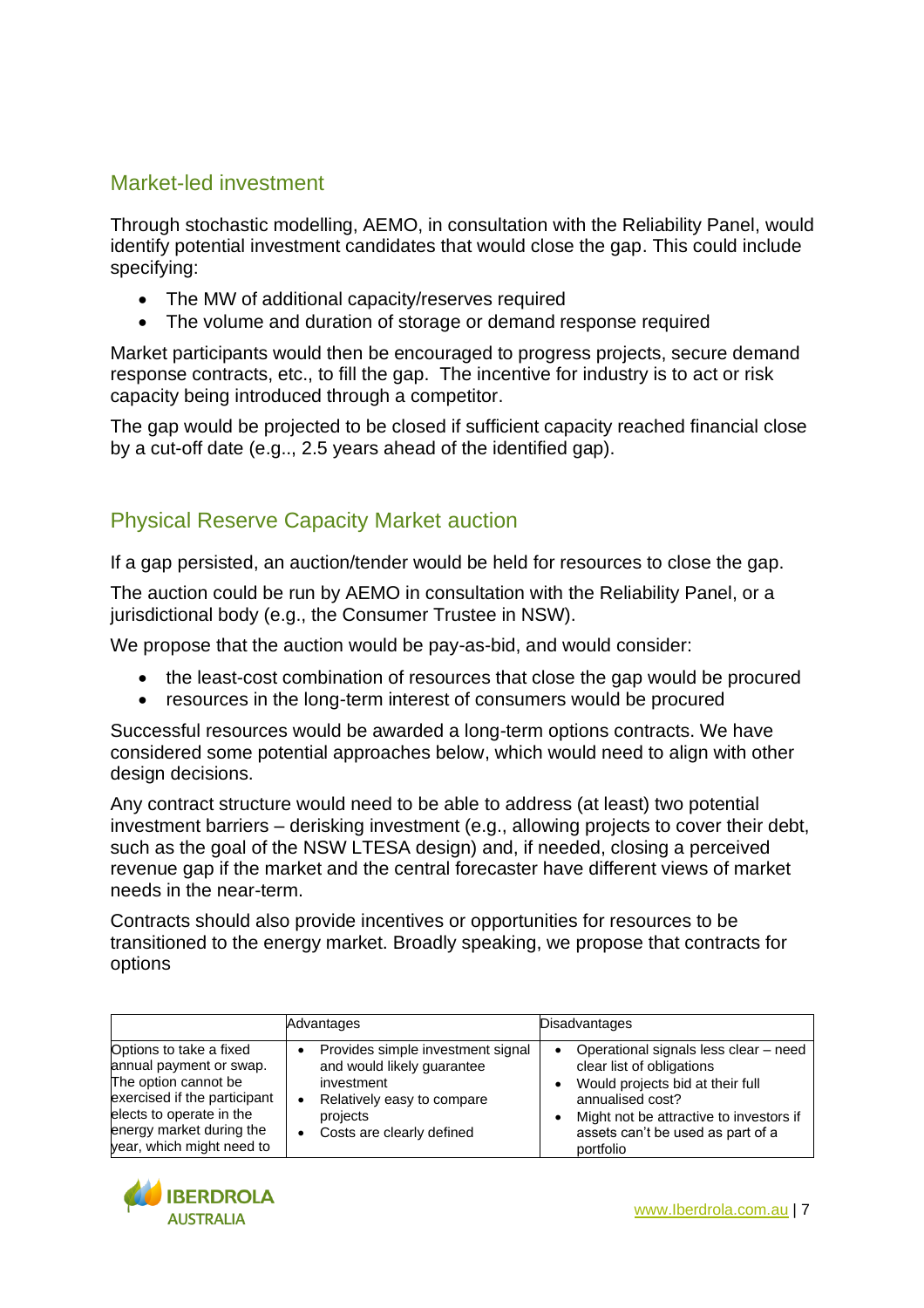| be determined in advance<br>(similar to the NSW LTESA<br>structure).                                                                   |                                                                                                                                                                                                                                                                                                  | Some risk of "privatising gains and<br>$\bullet$<br>socialising losses"                                                                                                    |
|----------------------------------------------------------------------------------------------------------------------------------------|--------------------------------------------------------------------------------------------------------------------------------------------------------------------------------------------------------------------------------------------------------------------------------------------------|----------------------------------------------------------------------------------------------------------------------------------------------------------------------------|
| Shorter duration annual<br>fixed revenue stream (e.g.,<br>5 years) that partially or fully<br>derisks the initial investment<br>timing | Could be helpful if a resource has<br>$\bullet$<br>long-term value but an investment<br>case cannot be immediately made<br>Provides clear signals to when the<br>$\bullet$<br>resource will operate in the energy<br>market<br>Resources could exit early if the<br>market were to deliver value | Somewhat less attractive to investors<br>$\bullet$<br>May be more likely to incentivise<br>shorter payback period technologies                                             |
| Long-term floor payments                                                                                                               | Retains incentive to actively<br>٠<br>participate in the market<br>Well suited to a "cost of debt"<br>payment that derisks projects while<br>still encouraging operation in the<br>market                                                                                                        | Complex to administer, difficult to<br>$\bullet$<br>impose operational requirements on<br>assets to improve grid reliability<br>Creates a long-term liability<br>$\bullet$ |
| Cap contract sold to<br>AEMO/government                                                                                                | Resources provided with<br>٠<br>operational signal<br>Resource can't also be contracted<br>to a portfolio – increases incentive<br>for market-led investment                                                                                                                                     | More complex<br>$\bullet$<br>Not all resources suitable for selling<br>caps (e.g., short duration firming)                                                                 |

# Transition to energy market

Under our proposed scheme, resources would be incentivised to transition to the energy market when conditions warrant. This would be balanced against requirements for reserve capacity to be available to manage unexpected events (as proposed in our Operating Reserves Rule Change).

Several options for the potential mechanism are proposed below. Our view is that option contracts with the ability to temporarily enter the energy market are likely to be efficient at balancing investment signals with government resilience expectations.

|                                                                                                            | Advantages                                                                                                                                                    | <b>Disadvantages</b>                                                                                                                                                                                                                                                                                                                                  |
|------------------------------------------------------------------------------------------------------------|---------------------------------------------------------------------------------------------------------------------------------------------------------------|-------------------------------------------------------------------------------------------------------------------------------------------------------------------------------------------------------------------------------------------------------------------------------------------------------------------------------------------------------|
| Time-limited reserve<br>contracts, with resources<br>returning to the energy<br>market beyond that period. | Resource know ahead of time how<br>long they'll have fixed payments for<br>Market knows when reserve<br>$\bullet$<br>capacity will enter the energy<br>market | Prices may well be set at full<br>$\bullet$<br>(annualised) cost recovery for those<br>four years<br>Risk of transient high price bubble if<br>٠<br>market knows capacity will transition<br>to energy market in 5 years $(say)$ –<br>meaning no investment until then; can<br>be mitigated by allowing resources to<br>exit the reserve market early |
| Temporary transition to<br>energy market                                                                   | Will help reduce prices in extreme<br>٠<br>years, or respond to shortfalls in                                                                                 | Socialises losses and privatises gains<br>٠<br>Limited incentive to actually leave the<br>$\bullet$<br>capacity market, depending                                                                                                                                                                                                                     |

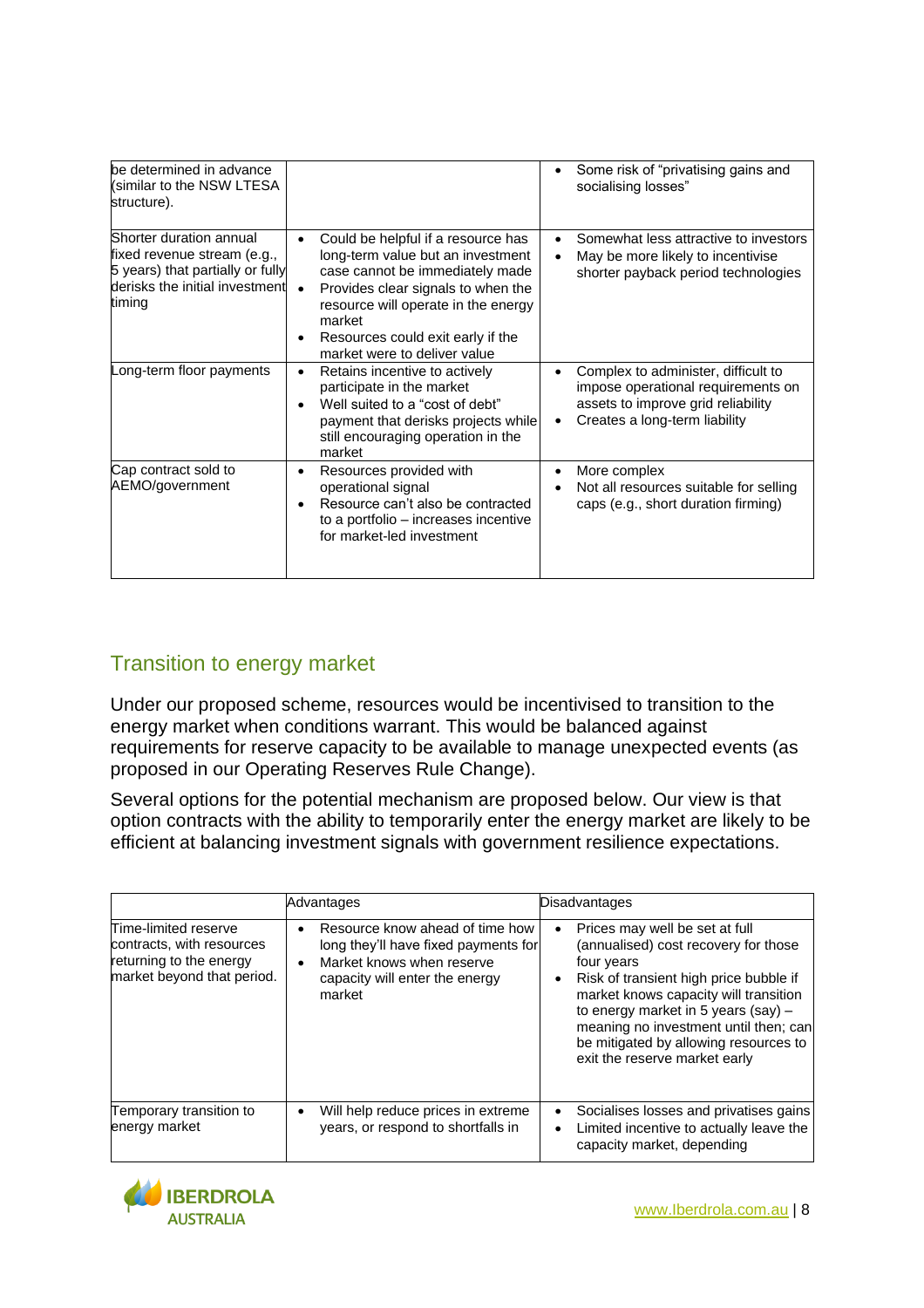| Resources can elect to<br>leave the capacity payment<br>mechanism for minimum of<br>[24 months] if energy prices<br>are expected to be higher | capacity (improving price rathe<br>than just reliability)<br>Proponents would have an<br>$\bullet$<br>incentive to sign shorter term<br>market contracts, while still having<br>the safety net of the Capacity<br>Market |                                                                      |
|-----------------------------------------------------------------------------------------------------------------------------------------------|--------------------------------------------------------------------------------------------------------------------------------------------------------------------------------------------------------------------------|----------------------------------------------------------------------|
| Trigger for exit based on<br>participation in the energy<br>market                                                                            | Resources can voluntarily exit the<br>٠<br>capacity mechanism                                                                                                                                                            | Resources may be reluctant to leave<br>٠<br>the energy market        |
| Revenue trigger: If spot<br>market revenue exceeds a<br>threshold, then transitions<br>temporarily/permanently to<br>the spot market          | Ensures resources will participate<br>٠<br>in energy once needed<br>Provides incentives for resources<br>$\bullet$<br>to seek external contracts                                                                         | May be a disincentive to exit the<br>٠<br>market if resources do not |

## Operation of resources

Once procured, the resources operate as "reserve" capacity, intended to be used (in the short-term) as a "reliability hedge" rather than a "price hedge". Appropriate treatment of dispatch and spot revenues would need to be considered; some options and considerations are presented below.

|                                                                                                                      | Advantages                                                                                                                                                                                                                                               | <b>Disadvantages</b>                                                                                                                                                                    |
|----------------------------------------------------------------------------------------------------------------------|----------------------------------------------------------------------------------------------------------------------------------------------------------------------------------------------------------------------------------------------------------|-----------------------------------------------------------------------------------------------------------------------------------------------------------------------------------------|
| Pure market participant,<br>operating merchant in the<br>market or under a cap<br>contract, depending on<br>design - | Resource can be used for<br>٠<br>maximum benefit (price and<br>reliability)<br>If resource was genuinely needed,<br>٠<br>is now available<br>Aligns with a "floor price" approach<br>to contracting, more complex with a<br>fixed swap approach          | Likely to defer other investment -<br>won't get "additional" capacity beyond<br>market expectation<br>Creates moral hazard of waiting for<br>$\bullet$<br>underwriting before investing |
| Spot market Operating<br><b>Reserves</b>                                                                             | Resource is kept out of market, but<br>$\bullet$<br>is available when needed<br>Dispatch is transparent, and other<br>٠<br>reserves can be managed around it<br>Revenue from operating in the spot<br>٠<br>market goes to project? Back to<br>consumers? | Contingent on AEMC establishing<br>$\bullet$<br>market                                                                                                                                  |
| <b>RERT</b> or Jurisdictional<br>Reserve scheme                                                                      | Simple, established process<br>٠<br>Would provide certainty to AEMO<br>that resources are available<br>Out of market capacity preserves<br>٠<br>clear signals for market investment<br>Who keeps spot market revenue?                                    | Dispatch is not transparent<br>No benefit to consumers of reducing<br>price                                                                                                             |

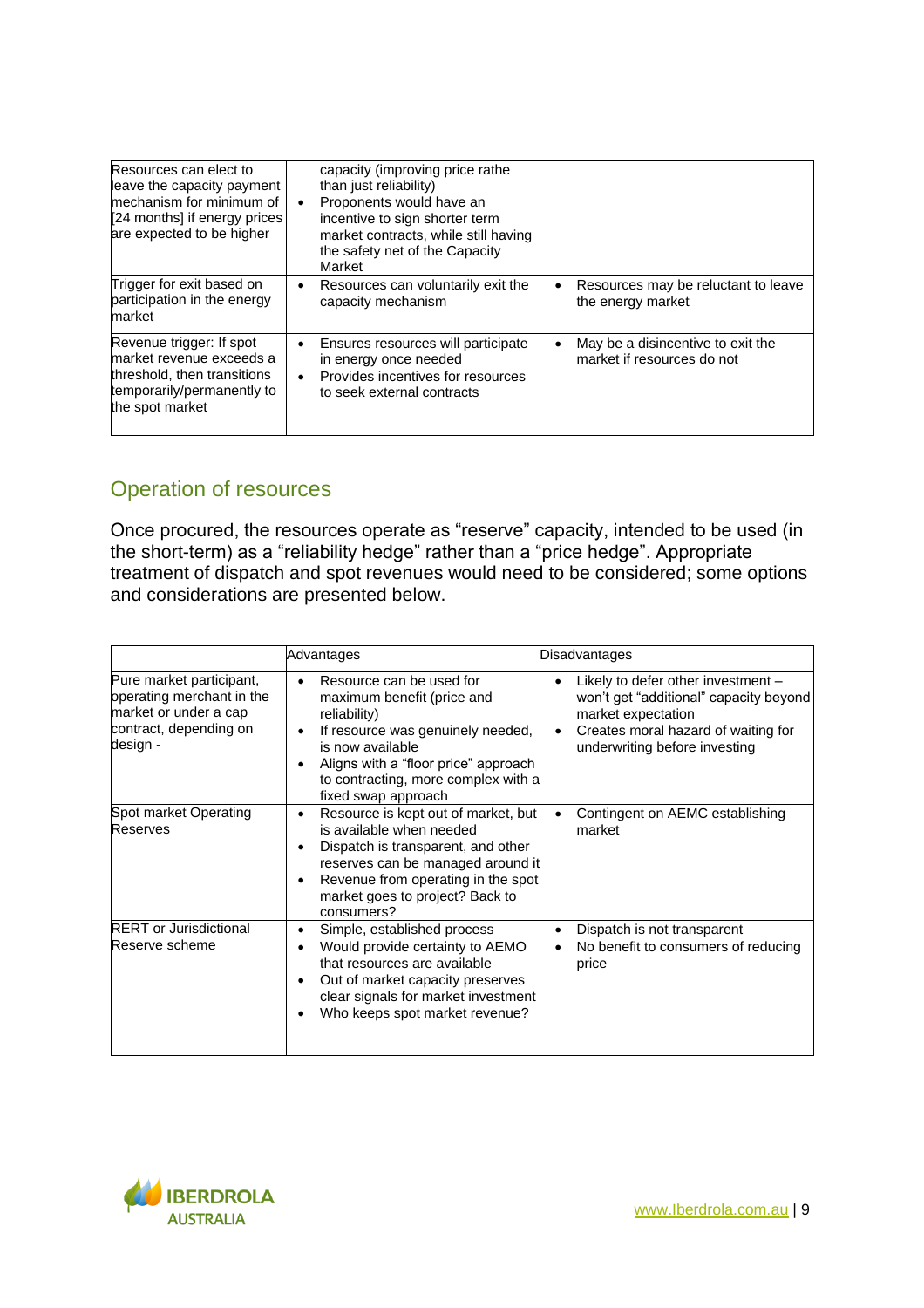#### Cost recovery

We propose that the costs of the scheme be recovered either from retailers (on the philosophy that the reliability hedge is of value to consumers) or directly from jurisdictions (if higher reliability targets have been progressed by governments).

#### 4. Consistency with National Cabinet principles

The design of a capacity mechanism must be consistent with the design principles put forward by National Cabinet. We do not find that a centralised or decentralised capacity market can be made consistent with those principles, particularly in terms of efficiency, technology neutrality, and mitigating the risk of unexpected closures. In contrast, a well-designed Physical Reserve Capacity Market addresses all of the criteria, and we look forward to working with the ESB to further develop this option.

| 1. be consistent with the National<br><b>Electricity Objective</b>                                              | This approach will ensure efficient capacity will always be<br>developed if a shortfall is identified in the market, through<br>underwriting new physical capacity. However, consumers<br>will only be exposed to costs if the market does not<br>deliver. Retailers will also be incentivised to develop or<br>contract capacity outside of the scheme, to ensure<br>appropriate hedging is available. |
|-----------------------------------------------------------------------------------------------------------------|---------------------------------------------------------------------------------------------------------------------------------------------------------------------------------------------------------------------------------------------------------------------------------------------------------------------------------------------------------------------------------------------------------|
|                                                                                                                 | In contrast, a capacity market where participants are<br>forced to buy and trade physical certificates will also deter<br>new entrants and disadvantage smaller market<br>participants. It will reduce liquidity and transparency<br>around pricing.                                                                                                                                                    |
| 2. focus on affordability, reliability,<br>security, and continued emissions<br>reduction of electricity supply | Unlike a whole of market capacity market, this approach<br>will deliver efficient signals for resources that deliver<br>benefits beyond just energy.                                                                                                                                                                                                                                                    |
|                                                                                                                 | Payments to coal generators cannot be consistent with<br>continued emissions reductions.                                                                                                                                                                                                                                                                                                                |
| 3. provide a signal to value capacity<br>that best supports the needs of the<br><b>NEM</b>                      | A reserve capacity market improves on a RERT<br>mechanism by allowing for resources to be developed<br>which a) meet a short-term need but b) are identified by<br>the market as having long-term value. In contrast, RERT<br>inevitably focuses on high-variable cost, low fixed cost<br>assets and cannot plan for the future grid.                                                                   |
|                                                                                                                 | Unlike a certificated capacity market, both the procurer<br>(e.g., AEMO or a jurisdictional body) and market<br>participants will have the ability to deliver targeted<br>resources.                                                                                                                                                                                                                    |
|                                                                                                                 | As a backstop mechanism, it is credible to use long-<br>duration option contracts that provide certainty for<br>investors if sufficient certainty is not available in the<br>wholesale and contracting markets. It is unclear how a<br>capacity market improves investment certainty for long-<br>duration assets.                                                                                      |

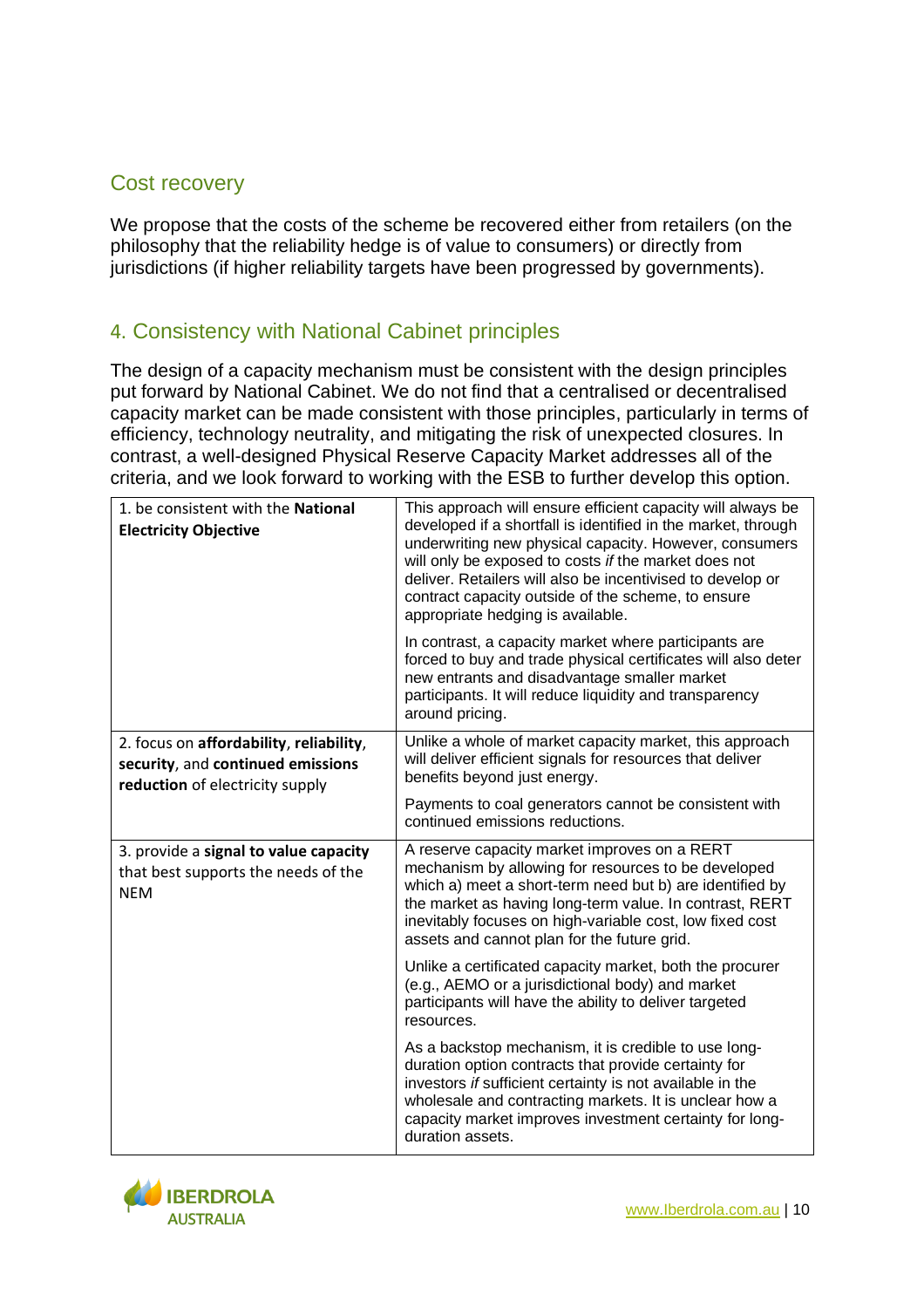| 4. complement existing energy only<br>market design and well-functioning<br>markets for financial contracts, and<br>other reforms in development                                                          | The energy-only market will continue to deliver efficient<br>capacity investment and contracting, but a backstop for<br>underwriting capacity will be available. Underwriting<br>resources will ensure they can still be contracted if it is<br>efficient to do so.<br>In contrast, capacity payments for all participants will                                 |
|-----------------------------------------------------------------------------------------------------------------------------------------------------------------------------------------------------------|-----------------------------------------------------------------------------------------------------------------------------------------------------------------------------------------------------------------------------------------------------------------------------------------------------------------------------------------------------------------|
|                                                                                                                                                                                                           | inevitable distort efficient operating signals (by treating<br>flexible and inflexible resources the same).                                                                                                                                                                                                                                                     |
| 5. minimise regulatory burden for<br>market participants                                                                                                                                                  | As a triggered mechanism, it will only be activated in the<br>event of a lack of investment and regulatory impacts will<br>generally only be on those developers participant in the<br>scheme.                                                                                                                                                                  |
| 6. safeguard energy consumers. In<br>particular:<br>a. ensure costs and revenues are<br>efficiently and fairly allocated; and<br>b. avoid duplication of costs to secure<br>reliability.                  | A certificate based capacity market will create conflict and<br>overlap between the energy price signal and a<br>comparatively opaque \$/MW signal that does not value<br>the performance of resources in the market.                                                                                                                                           |
|                                                                                                                                                                                                           | A reserve mechanism will ensure that sufficient resources<br>are available to meet reliability expectations of<br>governments and to manage unanticipated coal closures.                                                                                                                                                                                        |
| 7. ensure sharing of resources across<br>the NEM by supporting inter-regional<br>contracting                                                                                                              | Valuing inter-regional capacity will be challenging under a<br>certificated scheme. In contrast, the proposed physical<br>reserve capacity market can more readily adapt to<br>changing market conditions and deliver targeted capacity<br>where needed.                                                                                                        |
| 8. provide greater certainty around<br>closure dates of exiting generation                                                                                                                                | The proposed mechanism will strengthen signals for<br>existing capacity to accurately signal its intended closure<br>date and to ensure units remain reliable until that time.                                                                                                                                                                                  |
|                                                                                                                                                                                                           | Financial signals under a centralised or decentralised<br>capacity market will improve certainty.                                                                                                                                                                                                                                                               |
| 9. mitigate reliability risks presented<br>by unexpected closures of existing<br>capacity                                                                                                                 | The only way to deal with ageing unreliable plant that may<br>exit sooner than expected is to have replacement capacity<br>that can be called upon immediately. This mechanism will<br>provide the capacity payments needed for this<br>replacement capacity to be ready (but not operating in the<br>market as it would destroy all signals for new investment |
| 10. encourage the timely replacement<br>of existing capacity through driving<br>commitments to new                                                                                                        | by all generators and consumers) before coal closures<br>occur.                                                                                                                                                                                                                                                                                                 |
| investment within reasonable notice<br>periods of closure of existing capacity                                                                                                                            | A whole of market capacity market does not, of itself,<br>drive new capacity. Instead, it would have to drive an<br>oversupply of capacity, with extra payments made to all<br>participants rather than just the reserve capacity.                                                                                                                              |
| 11. to the extent it does not conflict<br>with state and territory policies, be<br>technology neutral to<br>ensure a focus on the ability of each<br>resource to deliver generation on<br>demand, for the | This mechanism will be targeted, and appropriate<br>operating requirements could be placed on any<br>successful resources (e.g., to ensure activation at key<br>times, similar to RERT resources).                                                                                                                                                              |

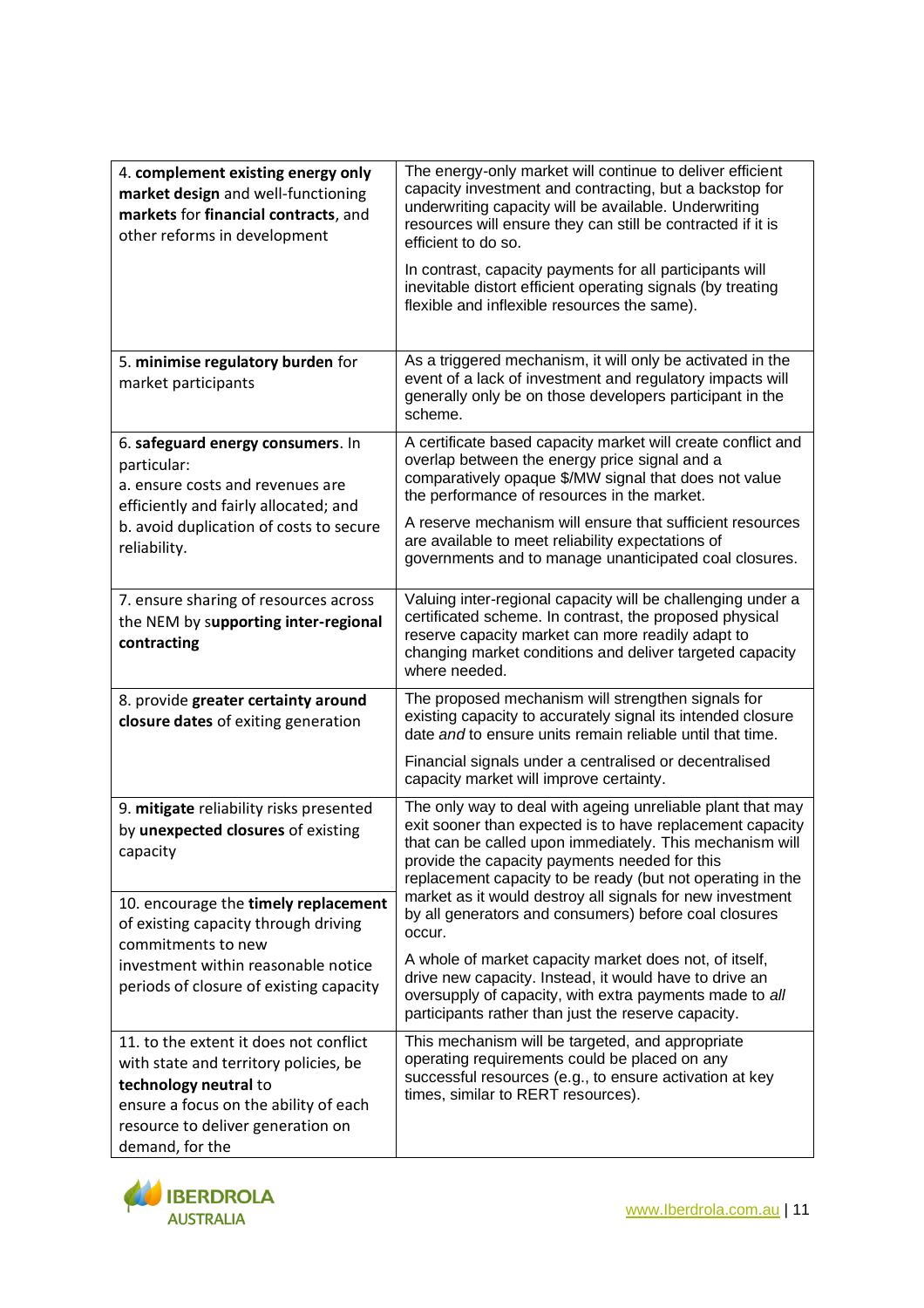| periods when it is most needed<br>a. Jurisdictions must be able to<br>determine, via their regulation,<br>provided for in the<br>National Electricity Law framework,<br>which technologies are eligible for<br>participation<br>in a capacity mechanism in their<br>region. | Other criteria could readily be applied on a jurisdictional<br>basis, similar to those in the proposed NSW LTESA<br>tender conditions.                                         |
|-----------------------------------------------------------------------------------------------------------------------------------------------------------------------------------------------------------------------------------------------------------------------------|--------------------------------------------------------------------------------------------------------------------------------------------------------------------------------|
| 12. recognise relevant state and                                                                                                                                                                                                                                            | This scheme would not distort existing state schemes. In                                                                                                                       |
| territory policies and investment                                                                                                                                                                                                                                           | fact, it could be used to complement existing schemes.                                                                                                                         |
| schemes to account for                                                                                                                                                                                                                                                      |                                                                                                                                                                                |
| bespoke arrangements to retain and                                                                                                                                                                                                                                          |                                                                                                                                                                                |
| replace existing capacity                                                                                                                                                                                                                                                   |                                                                                                                                                                                |
|                                                                                                                                                                                                                                                                             |                                                                                                                                                                                |
| 13. enable jurisdictions to opt out, via<br>the National Electricity Law                                                                                                                                                                                                    | Any jurisdiction could opt out and the proposed<br>mechanism is triggered, consistent with these Principles.                                                                   |
| framework                                                                                                                                                                                                                                                                   | In contrast, a whole of market capacity market cannot be<br>easily opted in or out. It is difficult to see how interregional                                                   |
| 14. enable jurisdictions to opt in,                                                                                                                                                                                                                                         | flows, total capacity requirements, and portfolio impacts<br>could be efficiently managed under such a scheme.                                                                 |
| through triggered thresholds for the<br>mechanism.                                                                                                                                                                                                                          | Furthermore, even if a future opt-out is possible "on<br>paper" it would be very difficult to achieve in practice, and<br>Ministers may find themselves effectively locked in. |

We look forward to continuing to engage with the ESB. If you would like to discuss this submission, please contact me on [joel.gilmore@iberdrola.com.au](mailto:joel.gilmore@iberdrola.com.au) or 0411 267 044.

Yours sincerely

Dr Joel Gilmore GM Energy Policy & Planning